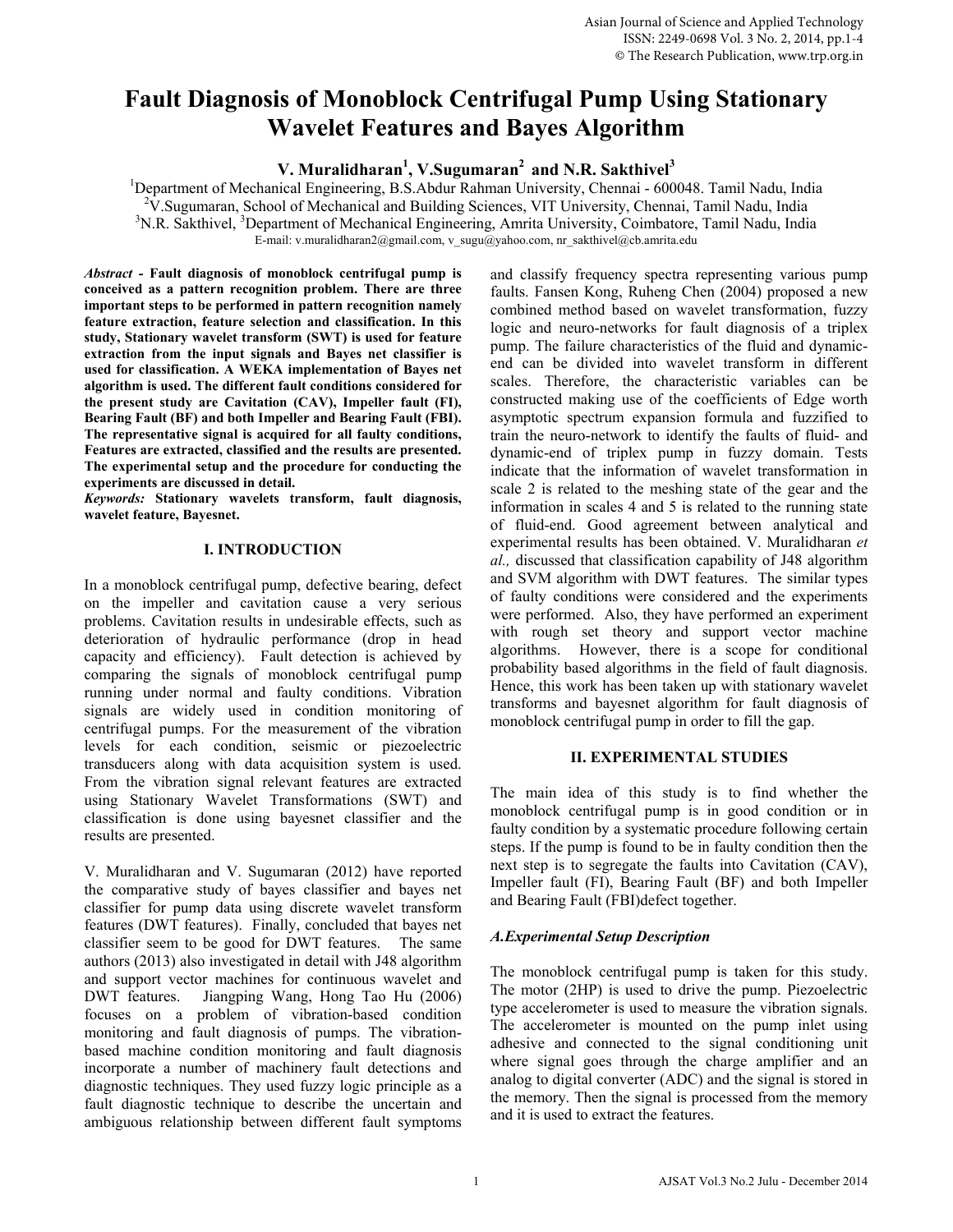## *B.Procedure*

The pump was allowed to rotate at a speed of 2880 rpm at normal working condition and the vibration signals are measured. The sampling frequency of 24 KHz and sample length of 1024 were considered for all conditions of pump. The sample length was chosen arbitrarily to an extent; however, the following points were considered. After calculating the wavelet transforms it would be more meaningful when the number of sample is more. On the other hand, as the number of sample increases, the computation time increases. To strike a balance, sample length of around 1,000 was chosen. The specification of the monoblock centrifugal pump is given as below.

| Rotational Speed | 2880 rpm        |  |  |
|------------------|-----------------|--|--|
| Pump Size        | 50 mm x 50mm    |  |  |
| Current          | 11.5A           |  |  |
| Discharge        | 392 lps         |  |  |
| Head             | 20 <sub>m</sub> |  |  |
| Power            | 2 hp            |  |  |

In the present study the following faults were simulated as described below.

Cavitation - by intentionally closing the suction gate valve partially.

Impeller fault - chipping to dislodge one material to simulate pitting.

Bearing fault – a thin cut through wire cut EDM.

Bearing and Impeller fault together.

The faults were introduced one at a time and vibration signals were taken.

## **III. FEATURE EXTRACTION**

Stationary Wavelet Transform (SWT) has been widely used and provides the physical characteristics of time-frequency domain data. The advantage of using SWT is that it avoids the down sampling process and hence one can preserve the length of the signal for analysis. SWT of different versions of different wavelet families have been considered. The following wavelet families and their sub families have been tried for the present study. Daubechies wavelet, Coiflet, biorthogonal wavelet, reversed bi- orthogonal wavelet, symlets and Meyer wavelet. Basian algorithms are used for validation of the output.

## **IV. FEATURE DEFINITION**

Feature extraction constitutes computation of specific measures, which characterize the signal. The stationary wavelet transform (SWT) provides an effective method for generating features. The collection of all such features forms the feature vector.

A feature vector is given by

$$
\mathbf{v}^{swt} = \left\{ v_1^{swt}, v_2^{swt}, \ldots v_8^{swt} \right\}^T \quad (1)
$$

A component in the feature vector is related to the individual resolutions by the following equation

$$
v_i^{swt} = \frac{1}{n_i} \sum_{j=1}^{n_i} w_{i,j}^2, i = 1, 2, \dots 8
$$
 (2)

Where,  $v_i$  swt is the  $i<sup>th</sup>$  feature element in a SWT feature vector.  $n_i$  is the number of samples in an  $w_{i,j}^2$  individual subband.

#### **V.CLASSIFICATION**

Bayesian decision making refers to choosing the most likely class given the value of feature or features. Consider the classification problem with two classes  $C_1$  and  $C_2$  based on a single feature *x*. From the training sets of the two classes, histograms can be prepared and the respective a priori probabilities determined. Information extracted there from can be used to carry out classification based on the feature *x*. The parameters of classification and confusion matrix pertaining to the best one is presented in Table 2.

| <b>Test Parameter</b>                   | <b>Values</b>  |  |
|-----------------------------------------|----------------|--|
| Test mode                               | 10-fold cross- |  |
|                                         | validation     |  |
| Time taken to build model               | $0.06$ seconds |  |
| <b>Total Number of Instances</b>        | 1250           |  |
| Correctly Classified Instances          | 1025 (82 %)    |  |
| <b>Incorrectly Classified Instances</b> | 125(18%)       |  |
| Mean absolute error                     | 0.0932         |  |
| Root mean squared error                 | 0.2365         |  |

TABLE II BAYES NET PARAMETERS FOR SWT FEATURES

#### **VI. RESULTS AND DISCUSSION**

All the wavelet families and its sub-groups were used to find the stationary wavelet transform which form the feature vectors. The extracted features were then given as an input to the classifier (Bayes NET algorithm) and the classification accuracies were found. Fig.1. will describe the classification accuracies among the different families of wavelet. One can easily understand that the classification accuracy of reverse bi-orthogonal family is high. The performance among the reverse bi-orthogonal wavelet and its versions is presented in Fig.2. Form Fig. 2, one can easily understand the maximum classification accuracy is 82% which is against rbio3.1. This means that the 3.1 version of reverse bi-orthogonal wavelet performs relatively better than any other versions of the wavelet families. The detailed classification detail for rbio 3.1 is given below in the form of confusion matrix in Table. 3.

The confusion matrix can be interpreted as follows. The diagonal elements in the matrix are correctly classified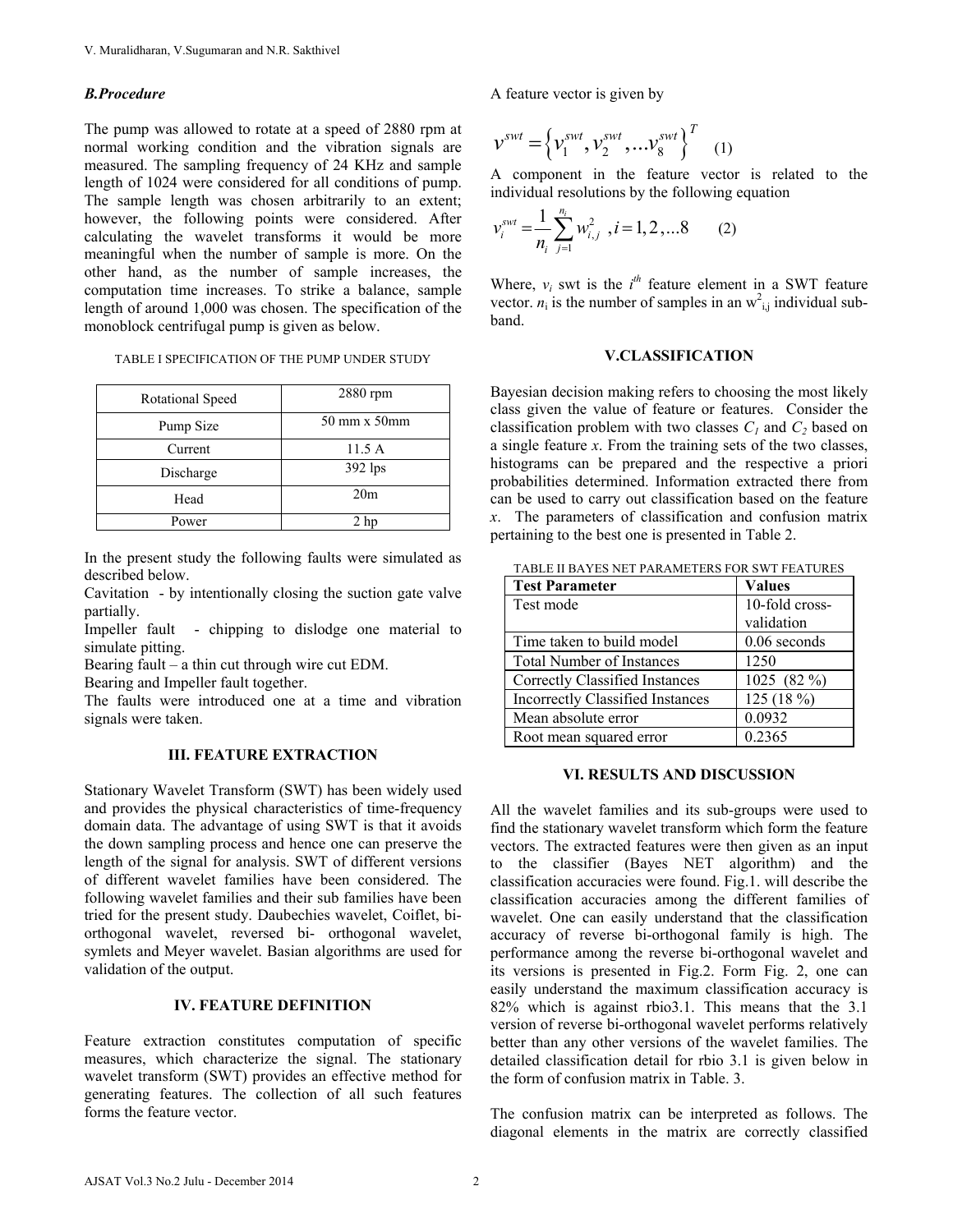instances and non-diagonal elements are incorrectly classified data points. From the matrix it can be easily understood how it was misclassified. The classification accuracy was calculated accordingly. Therefore, for rbio3.1, the classification accuracy was found to be 82%.



Fig.1 Histogram for classification accuracies for different wavelet families



Fig.2 Histogram chart for classification accuracies of rbior wavelet and its versions

| TABLE.III. CONFUSION MATRIX FOR RBIO3.1 |      |            |     |     |     |  |
|-----------------------------------------|------|------------|-----|-----|-----|--|
|                                         | Good | <b>CAV</b> | FB  | FI  | FBI |  |
| Good                                    | 208  | g          |     | 30  |     |  |
| <b>CAV</b>                              | 5    | 215        | 0   | 26  |     |  |
| <b>FB</b>                               |      |            | 246 |     |     |  |
| FI                                      | 84   | 36         | 12  | 118 |     |  |
| <b>FBI</b>                              |      | Q          |     |     | 238 |  |

A – Good; B –Cavitation; C – Impeller Fault (FI); D – Bearing Fault (FB); E –Bearing and Impeller Fault (FBI).

## **VII. CONCLUSION**

In the present study monoblock centrifugal pump was taken for the study. Stationary Wavelet features were extracted and classified using bayesnet algorithm to study the fault discriminating capabilities of wavelets for vibration signal. From the results and discussion one can confidently say that the best wavelet for this application is reversed biorthogonal wavelet 3.1 and whose classification accuracy is found to be 82%. Therefore, to conclude, the SWT features with bayesnet algorithm based classification also very much suited for real time applications.